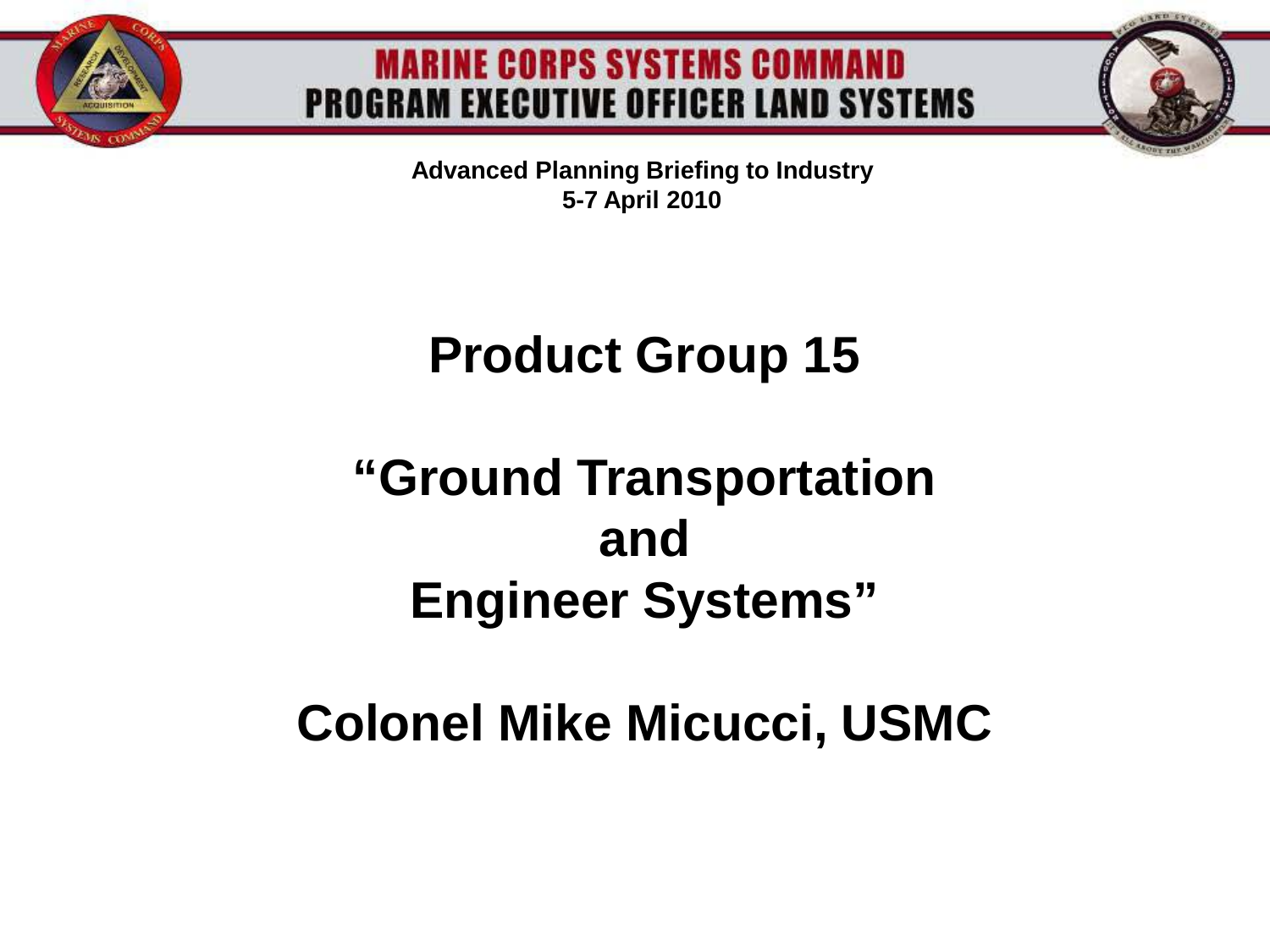- Agenda<br>Agentation AND ENGINEER<br>BOOK AND STATION AND ENGINEER **ENS** ENGINE EN-**MOTOR TRANSPORT Providing Outstanding support** to the Warfighter. **PRODUCT GROUP 15**
- **Who**
- **What**
- **When**
- Time
- Why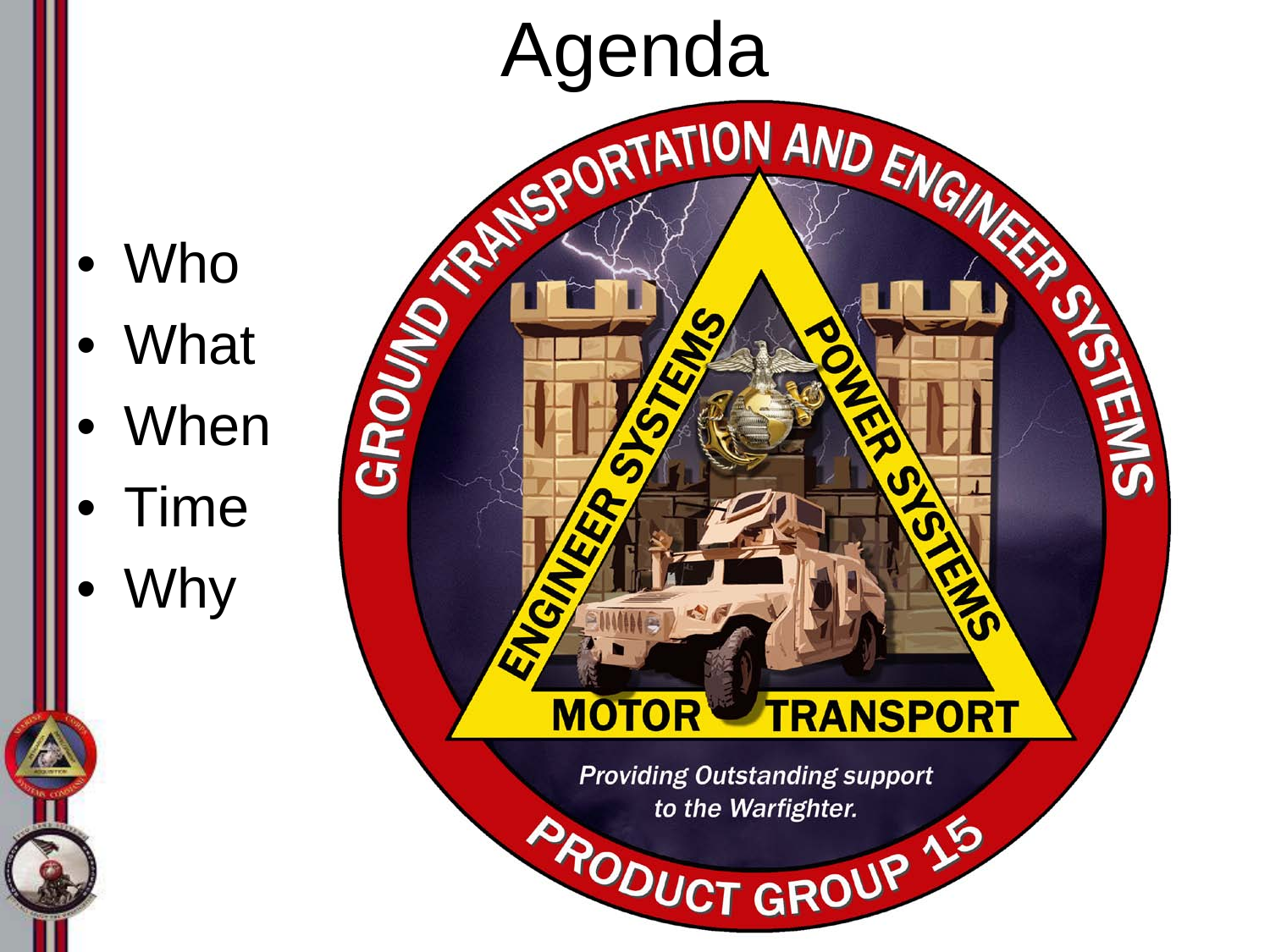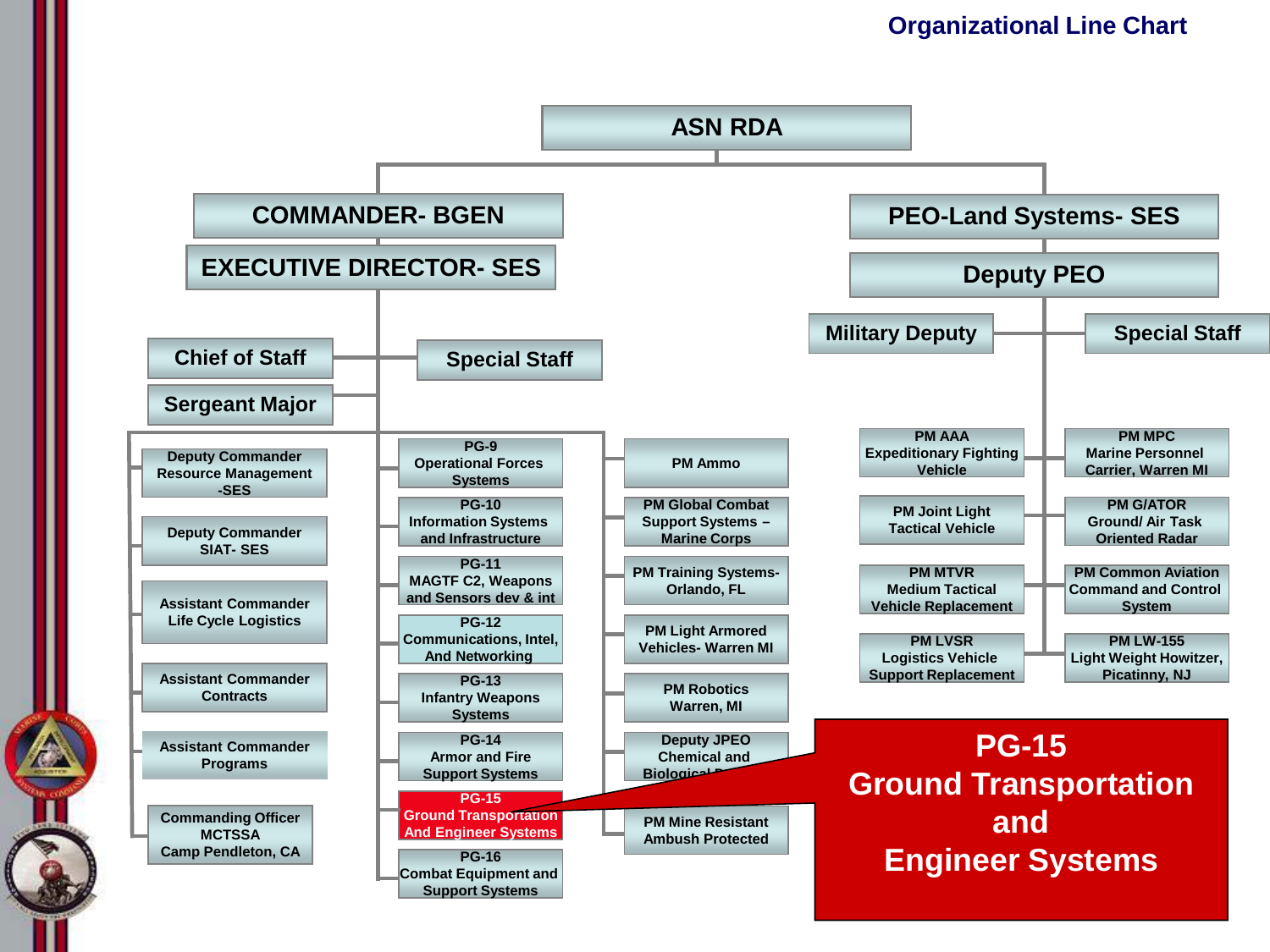#### **FYDP Investments**

|  |                                              | <b>FY10</b>                                                                                 | <b>FY11</b>                                                               | <b>FY12</b>       | <b>FY13</b>                                         | <b>FY14</b>         | <b>FY15</b>       |
|--|----------------------------------------------|---------------------------------------------------------------------------------------------|---------------------------------------------------------------------------|-------------------|-----------------------------------------------------|---------------------|-------------------|
|  | <b>RDT&amp;E</b><br><b>PMC</b>               | \$2.1M<br>\$47.5M                                                                           | \$3.9M<br>\$22.0M                                                         | \$0.6M<br>\$24.8M | \$0.6M<br>\$47.5M                                   | \$0.7M<br>\$61.4M   | \$0.7M<br>\$60.5M |
|  | <b>Motor Transport</b>                       | HMMWV RECAP / ITV /<br><b>MTVR Trailer</b><br>$P-19$<br><b>Flatrack</b>                     |                                                                           |                   |                                                     |                     |                   |
|  |                                              |                                                                                             |                                                                           |                   |                                                     |                     |                   |
|  |                                              |                                                                                             | HMMWV RECAP / ITV SUSTAINMENT / FAMILY                                    |                   |                                                     | OF TACTICAL TRAILER |                   |
|  | <b>RDT&amp;E</b><br><b>PMC</b>               | \$6.4M<br>\$199.3M                                                                          | \$4.4M<br>\$154.4M                                                        | \$6.6M<br>\$90.5M | \$3.9M<br>\$91.1M                                   | \$128.0M            | \$121.0M          |
|  |                                              | <b>Assault Breacher Vehicle</b><br><b>Route Clearance</b>                                   |                                                                           |                   |                                                     |                     |                   |
|  |                                              | <b>Tactical Fuel Systems</b><br><b>Water Purification and Distribution System</b>           |                                                                           |                   |                                                     |                     |                   |
|  | <b>Engineer Systems</b>                      |                                                                                             | <b>Family of EOD Equipment</b>                                            |                   | <b>Bridging and Engineer Modification Equipment</b> |                     |                   |
|  |                                              |                                                                                             | Family of Materiel Handling and Family of Construction Engineer Equipment |                   |                                                     |                     |                   |
|  | <b>RDT&amp;E</b><br><b>PMC</b>               | \$0.5M<br>\$48.8M                                                                           | \$0.6M<br>\$25.4M                                                         | \$0.9M<br>\$34.1M | \$1.0M<br>\$35.0M                                   | \$1.0M<br>\$37.1M   | \$1.0M<br>\$37.3M |
|  | <b>Expeditionary</b><br><b>Power Systems</b> | <b>On board Vehicle Power</b><br><b>Advance Power Systems and Equipment /</b>               |                                                                           |                   |                                                     |                     |                   |
|  |                                              |                                                                                             |                                                                           |                   |                                                     |                     |                   |
|  |                                              | <b>Mobile Electric Power</b><br><b>Environmental Control Equipment</b><br><b>Containers</b> |                                                                           |                   |                                                     |                     |                   |
|  |                                              |                                                                                             |                                                                           |                   |                                                     |                     |                   |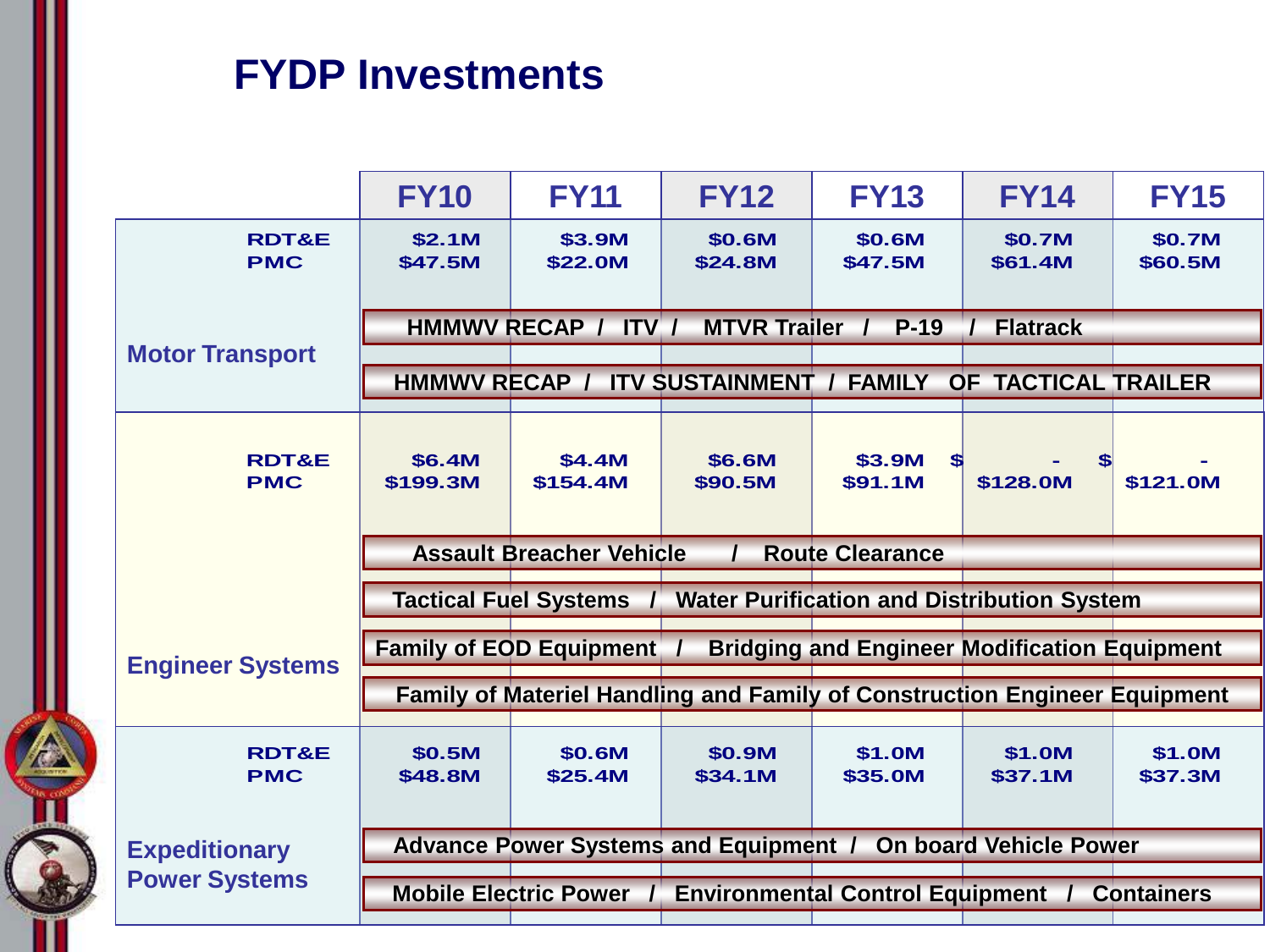#### PG 15: Ground Transportation and Engineer Systems

- **PM Engineer Systems**
- **PM Expeditionary Power Systems**
- **PM Motor Transport**

#### **Competency Alignment Team**

- Business Manager: *Jack E. Cave*
- Operations Manager: *Wanda McLennan*
- Contracts Manager: *Lynn Frazier*
- Lead Financial Manager: *Steven E. Costa*
- Lead Engineer: *Matthew McBride*
- Lead Logistician: *Jeffrey L. Davidson*
- Science and Technology*: Scott Story*
- Manpower, Personnel, and Training*: Kevin Scott*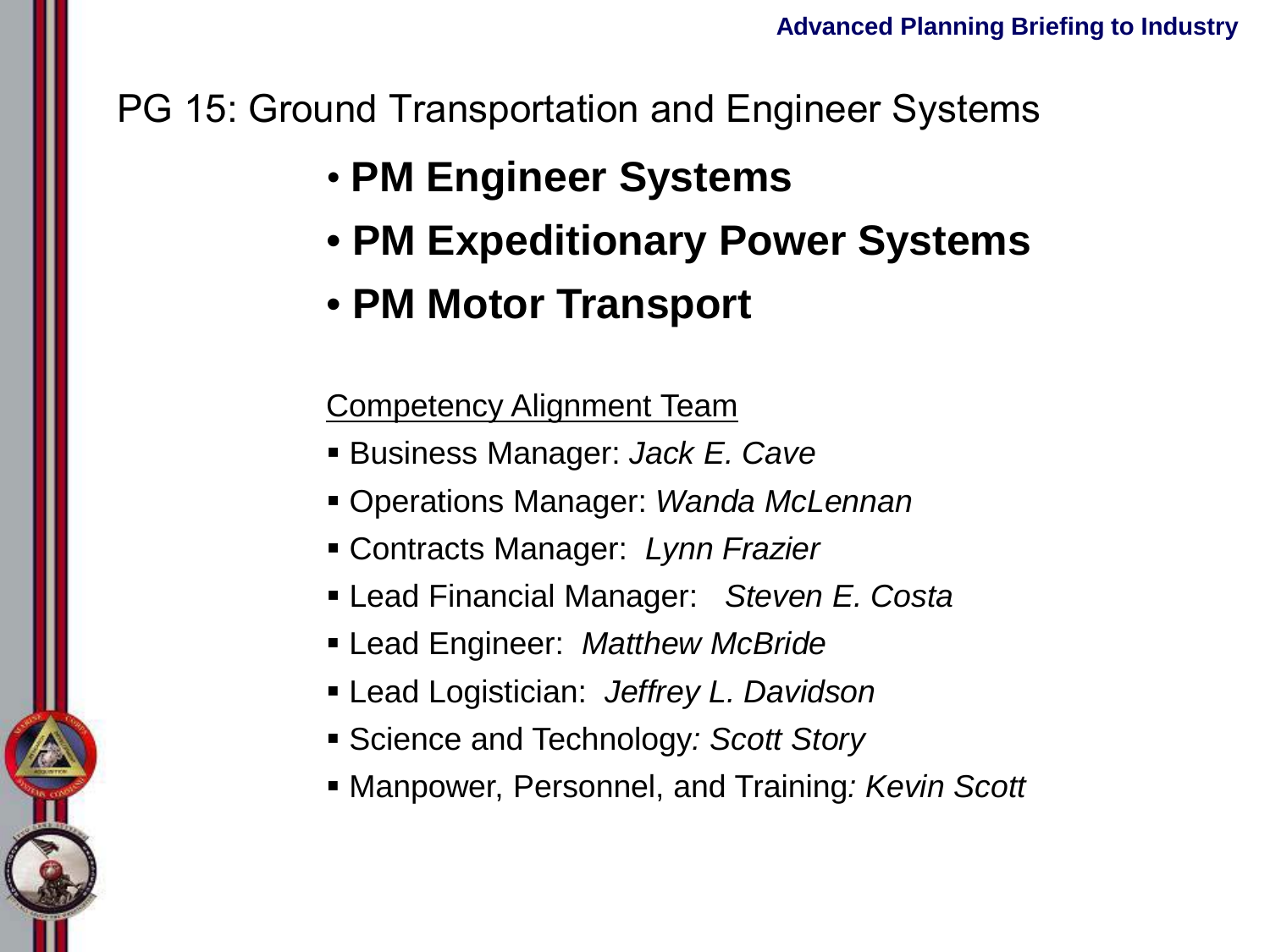PG 15: Ground Transportation and Engineer Systems

- **PM Engineer Systems**
- **PM Expeditionary Power Systems**
- **PM Motor Transport**

## **Areas of Opportunities**

- 1. Material Handling/ Construction Contracts Manager: *Lynn Frazier* Lead Financial Manager: *Steven E. Costa* Equipment
- 2. Engineer Support Equipment
- Lead Logistician: *Jeffrey L. Davidson* Science and Technology*: Scott Story* 3. Combat Engineer Equipment
- 4. Motor Transportation
- 5. Expeditionary Powers Systems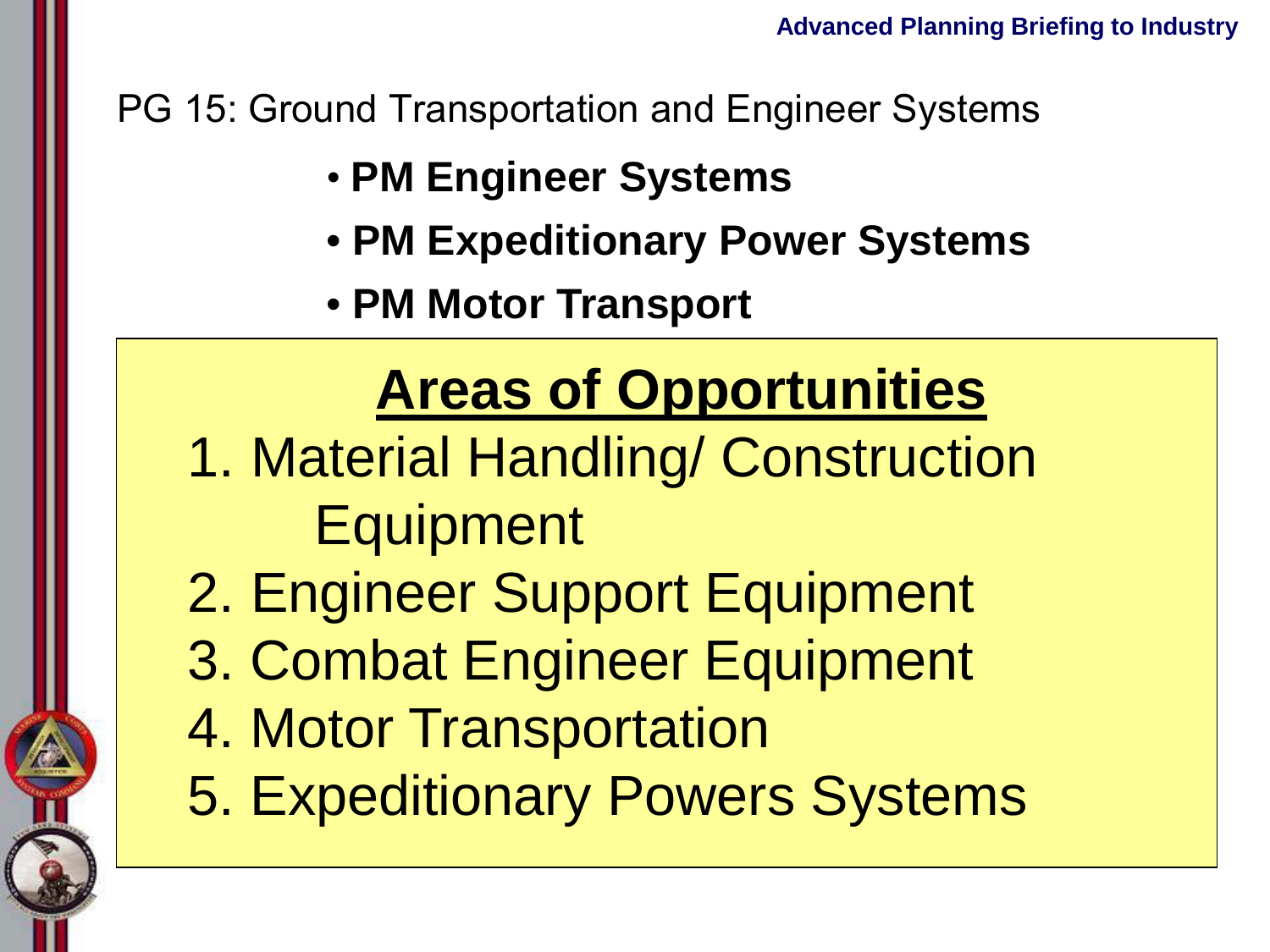### **Material Handling/ Construction Equipment**



- Lightweight Rough Terrain Forklift
- Extendable Boom Forklift
- Matting System

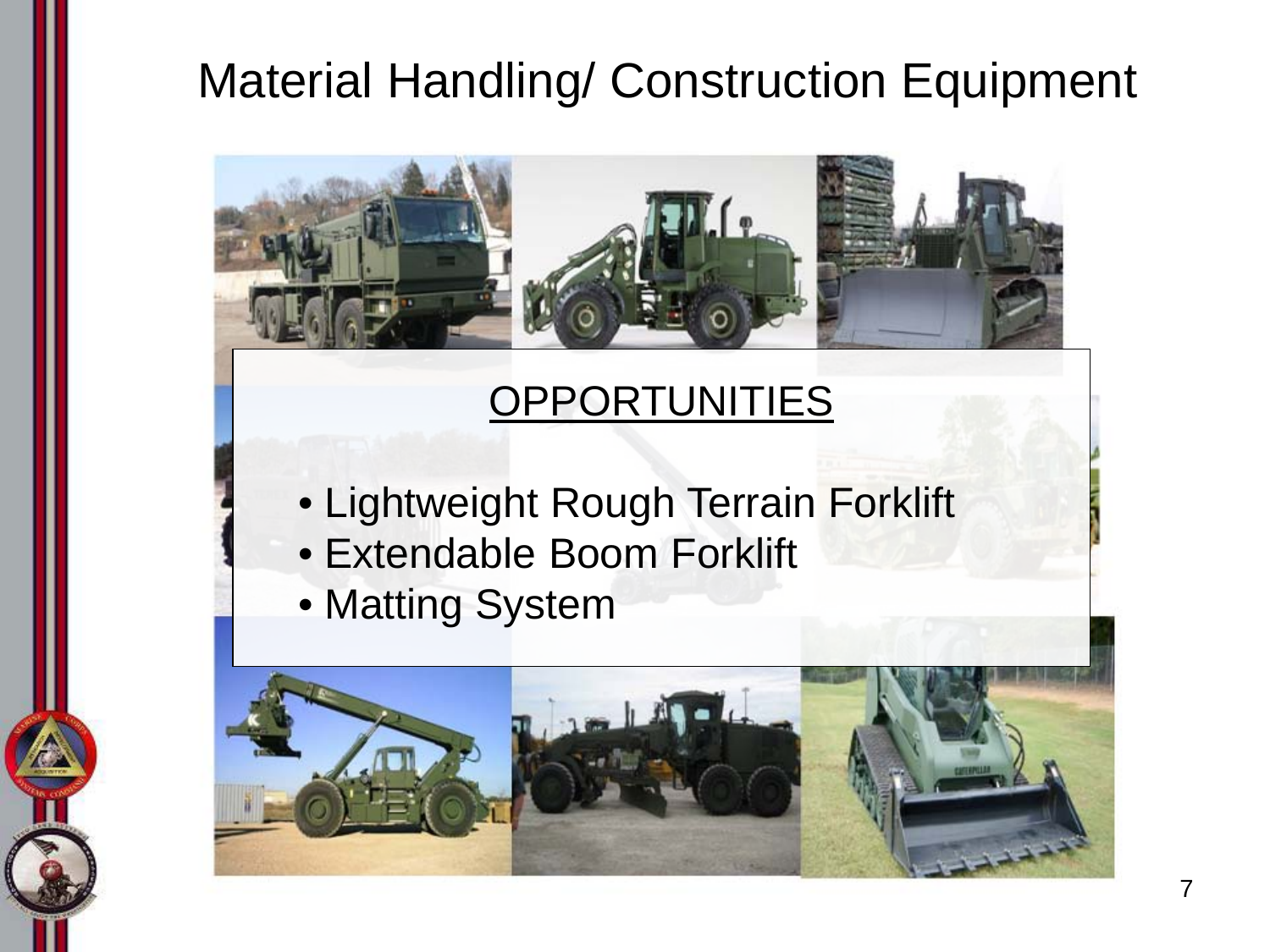#### Engineer Support Equipment

- Tactical Fuel/Water Systems
- Portable Fuel Analyzer
- Expeditionary Water Packaging System

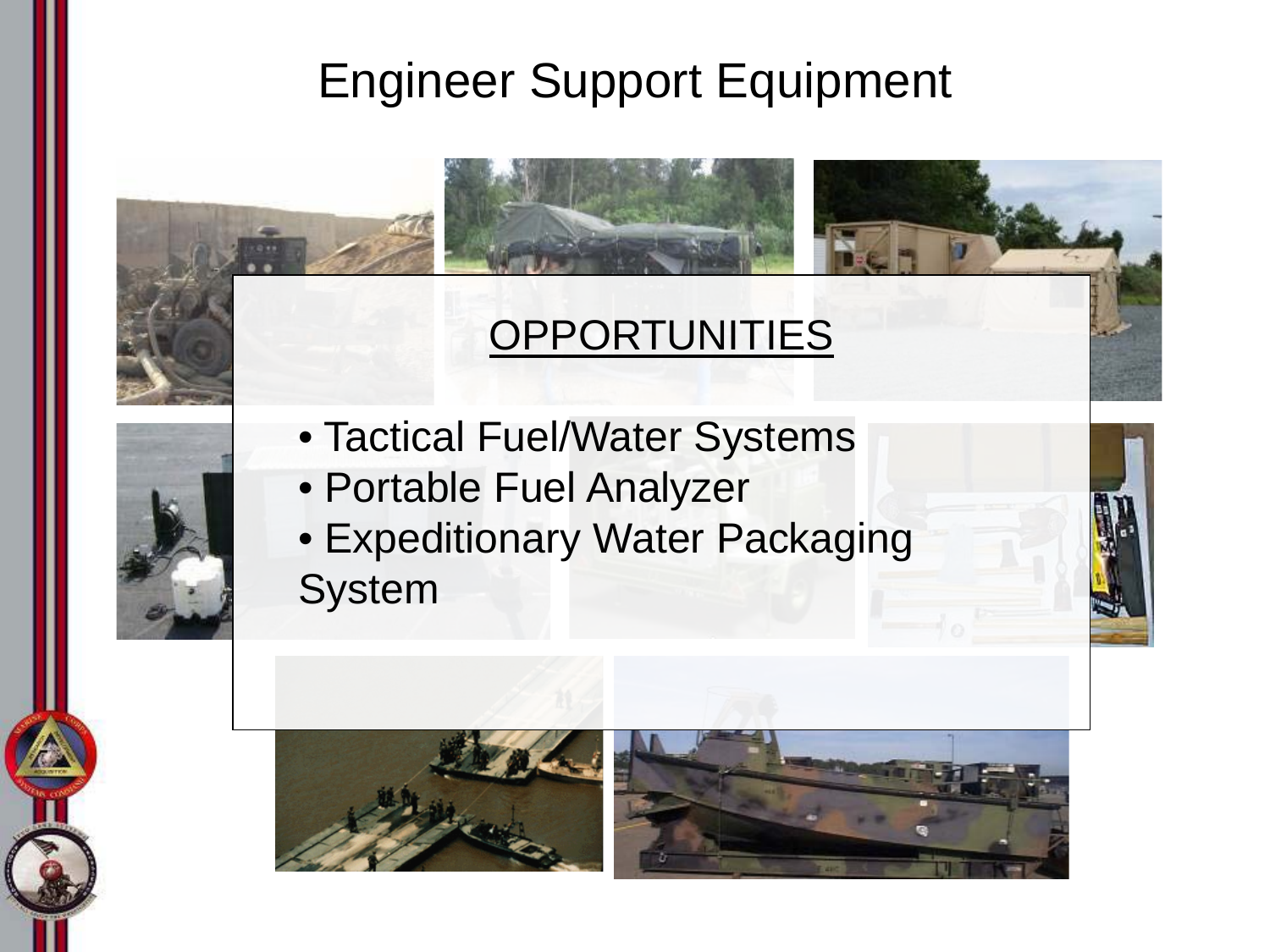## Combat Engineer Equipment



- GPR Mine Detector
- Mine Rollers
- Robots





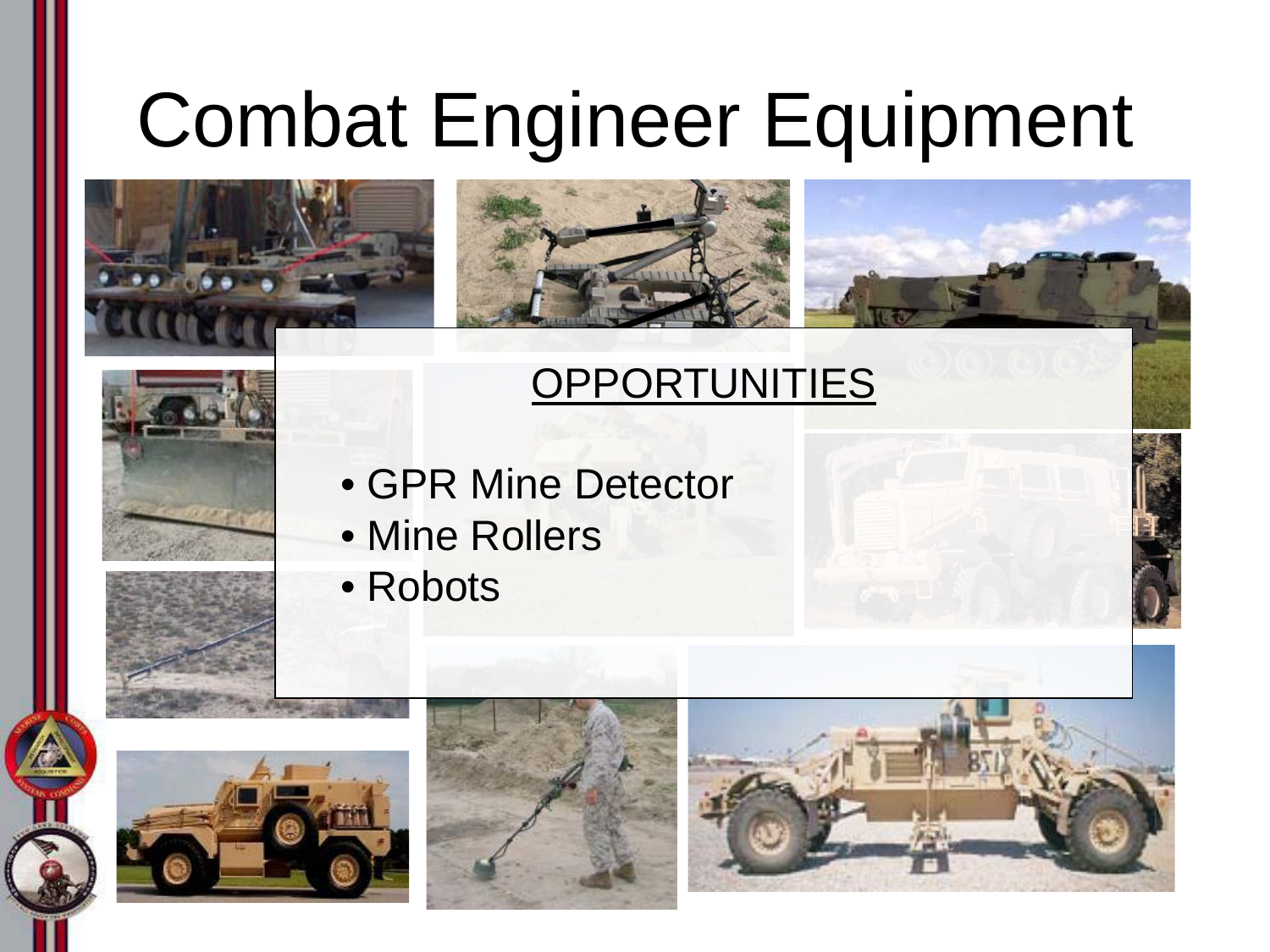# Motor Transport

### **OPPORTUNITIES**

#### • Heavy Trailers (40/50 ton MHETs)

- Suspension systems
- Tire technology
- HMMWV Recap
	- Roll over protection
	- Lighter weight armor solutions
	- Driveline improvements to the vehicle
	- Implementation of stability control
	- Improved blast mitigating seats and restraint systems
	- Improved fire suppression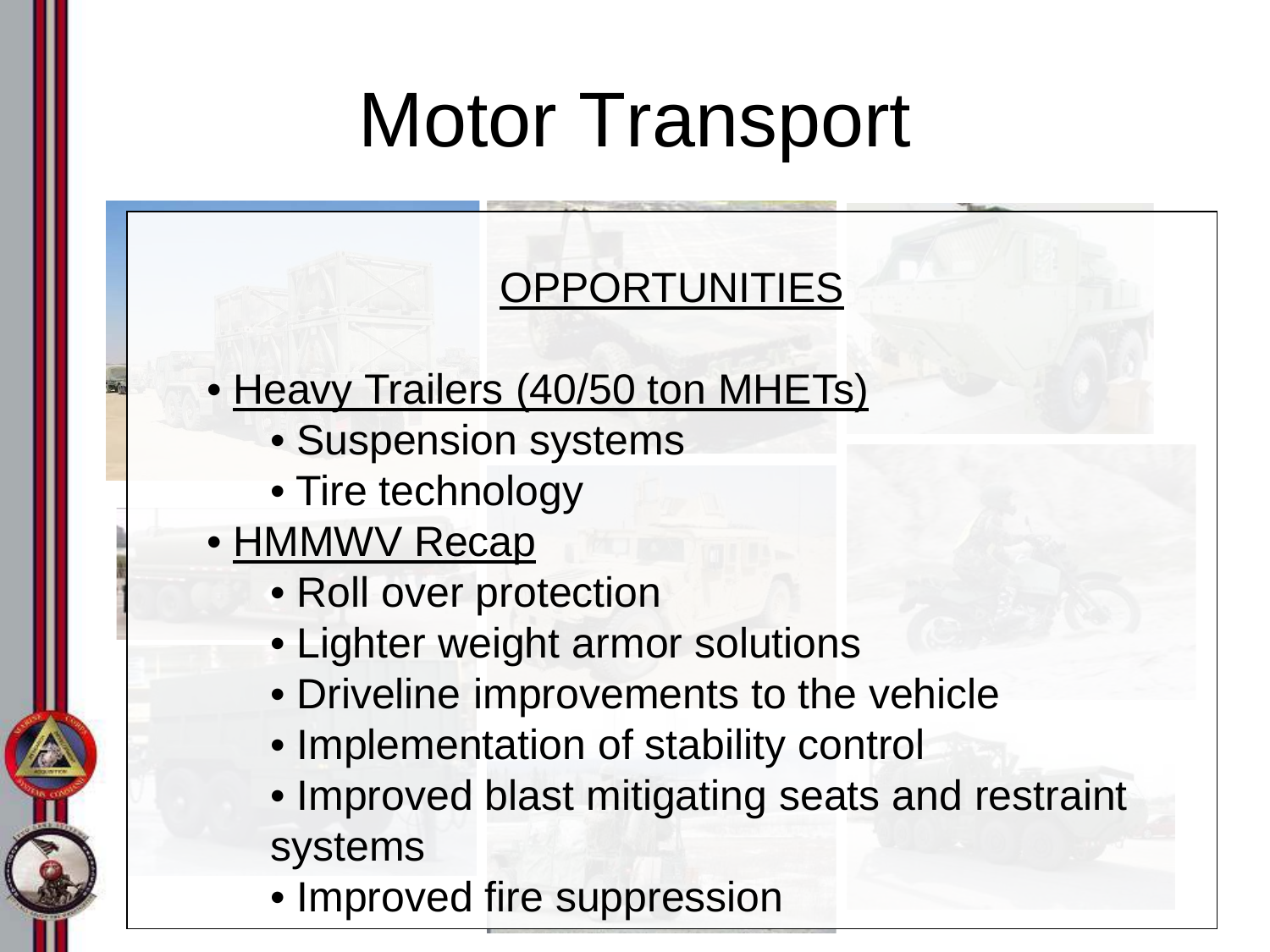# Power Systems



- Family of Environmental Control Units
- Joint Modular Intermodal Container
- Lithium Ion Battery Charger
- Radio Power Adaptors
- Ruggedized Power Supply
- Generator micro-grid for energy efficiency Broad Agency Announcement
- Lighten the Load power management at the individual Marine level
- Tactical Renewable Expeditionary Energy Systems with Broad Agency Announcement